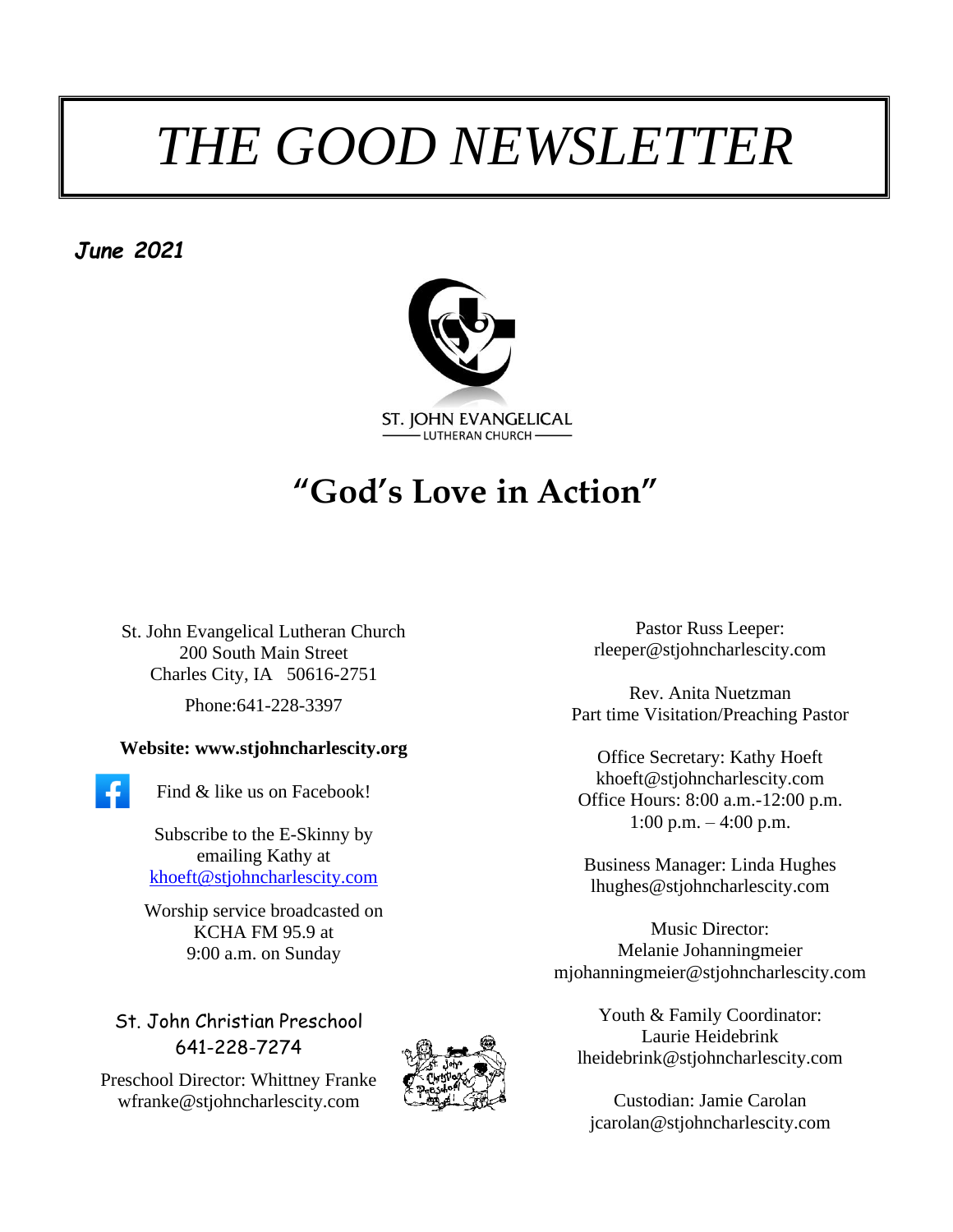#### **All-Terrain Faith**

Superman has his cape. Samson had his long hair. I have my hiking boots!

In 2018, Susan and I celebrated our 30th Anniversary with a walking tour in Northern Ireland. It was an amazing trip due, in large part, to my hiking boots. Regular walking shoes just wouldn't have had the support and traction I needed to effectively and safely traverse the trails, hills, and sand dunes we would encounter on our 8-day tour.

So, I bought a new pair of boots. They were perfect for the trip and I still love them. They have the power to transform me. In walking shoes I'm just a regular guy, but when I put on my HIKING BOOTS, I become Tarzan of North Iowa!

My sturdy boots, with their breathable Gore-Tex® lining (pulls moisture away from my skin ... kind of like a diaper), give me the confidence to ascend and descend hills that, in mere street shoes, would make me cower. Wearing hiking boots is like having 4-wheel-drive for your feet. They give a person the confidence to overcome nearly any obstacle:

*"Sorry, Sir, I'm afraid you're gonna have to take the long way around. You see, the bridge is washed out, there's six feet of new snow, we just had a rock avalanche, and the ranger saw a herd of 200 elk camping on the road. What's that? You've got 4-wheel-drive? Well then, no problem! Have a nice trip!"*

Of course, the thing about 4-wheel-drive and hiking boots is that they can take you places that, once you get there, you wonder why you wanted to go there in the first place. I thought about that once as I stood in Rocky Mountain National Park at 11,000 feet, on top of a very high, steep rock at the end of the Tundra Trail with wind battering against me at 50-60 m.p.h. My hiking boots had given me the confidence to come to this precarious promontory … but why?! But when I stopped thinking long enough to just turn around and look, I knew why. The view was incredible!

A well-used, sturdy faith in God is like a pair of good hiking boots; it can get you over many obstacles and give you the confidence to know that whatever falls in your path, with God, you can get through it. And, once in a while, faith may even take you places you don't really want to go ... but in the end, these are the experiences that we often end up treasuring the most.

So, what are you waiting for? We're here every Sunday. Put on your faith and slip into your hiking boots or rev up the 4-wheel-drive. Trek on over and join us this summer!

Peace, Pastor Russ

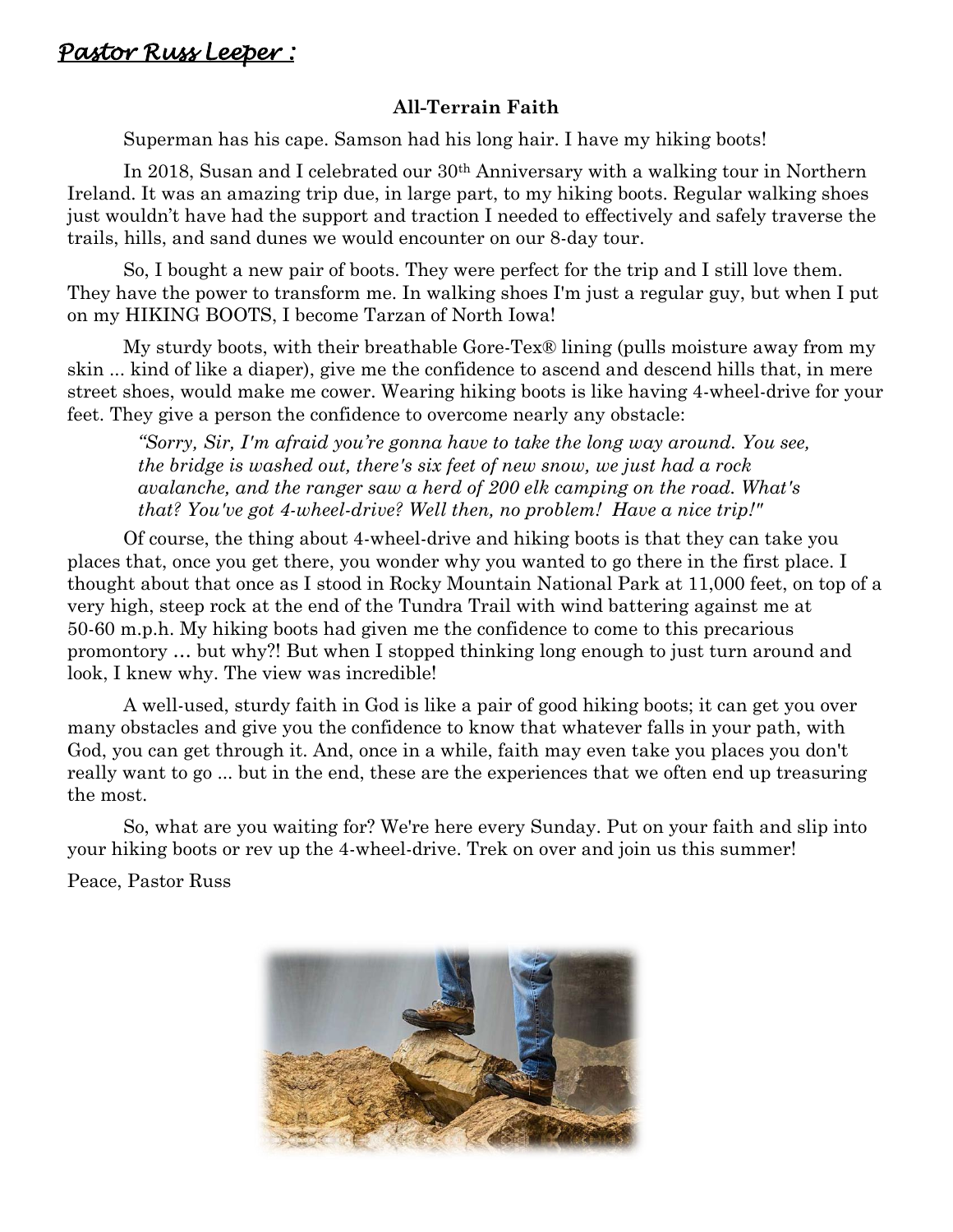#### **OF NOTE…**

#### **ST. JOHN EVANGELICAL'S ANNUAL MEETING OF THE CONGREGATION**

#### **From the Council President:**

Hi everyone! The recent easing of Covid-19 restrictions by the CDC means that it is time to hold the 2021 St. John annual meeting. The annual meeting was delayed due to the Covid-19 pandemic preventive measures in place earlier this year. The agenda includes the ministry support plan, election of officers and board members, and discussion/vote of extending a 30% call to Pastor Anita Nuetzman. Pastor Brackett from the Northeast Iowa Synod will describe the process for making a partial call.

**Please attend the St. John annual meeting at 10:00 am on Sunday, June 13, 2021 in the sanctuary.**

#### *Greg Buenger, Congregation President*

#### **COMPASSION FUND – We're back!!!!!**

The purpose of the Compassion Fund is to help struggling individuals and families with food when the cupboards are getting empty and/or gas to get to jobs or appointments. Many of us have had times when the month was longer than our paychecks were, or had unexpected expenses and the worry of how to pay that bill and still put food on the table.

It has been a real struggle for the volunteers working with the Compassion Fund, too. You have probably seen or heard of those in our community who are trying to make ends meet, who have had significant cutbacks to their income because of shut-downs or job loss, and those who have fought health issues and now have unexpected expenses – all because of a virus called Covid-19. And because of Covid-19 and the need to put health and safety concerns first, the Compassion Fund was temporarily unavailable to anyone. Our Compassion Fund is now able to begin helping those who are struggling in our community again. Finally.

But I am thankful, too – thankful for this outreach. The Compassion Fund has touched many lives in many ways that we will never understand.

I am thankful for the giving hearts of our congregation - The Compassion Fund is operated entirely from the contributions of our church members. I am so thankful to those who prayerfully and generously give to this outreach and have continued to do so even when we could not pay it forward these past months. Thank you.

I am thankful for the volunteers who give of themselves to visit with the people who are struggling and asking for help. These volunteers want to give their time to help in any small way they can. Thank you.

The Compassion Fund is a great way to start getting involved with volunteering. I would like to expand the list of volunteers I could contact to keep the Compassion Fund going in the future. Many hands make light work!! At present, the time commitment is 1 hour a week on Tuesday mornings. Right now, volunteers commit to a month at a time but that can change to meet the needs of the volunteers. Time is flexible, we may add extra days to our schedule and plan accordingly. Anything is possible! If you are being called to volunteer somewhere in some way, maybe this would be a good place to start.

If you would be interested in being a volunteer, please call the church office and leave your name with Kathy Hoeft at 641 228-3397. If you want to visit with me more about this opportunity, please give me a call.

Kathy Crooks Compassion Fund 641 228-6927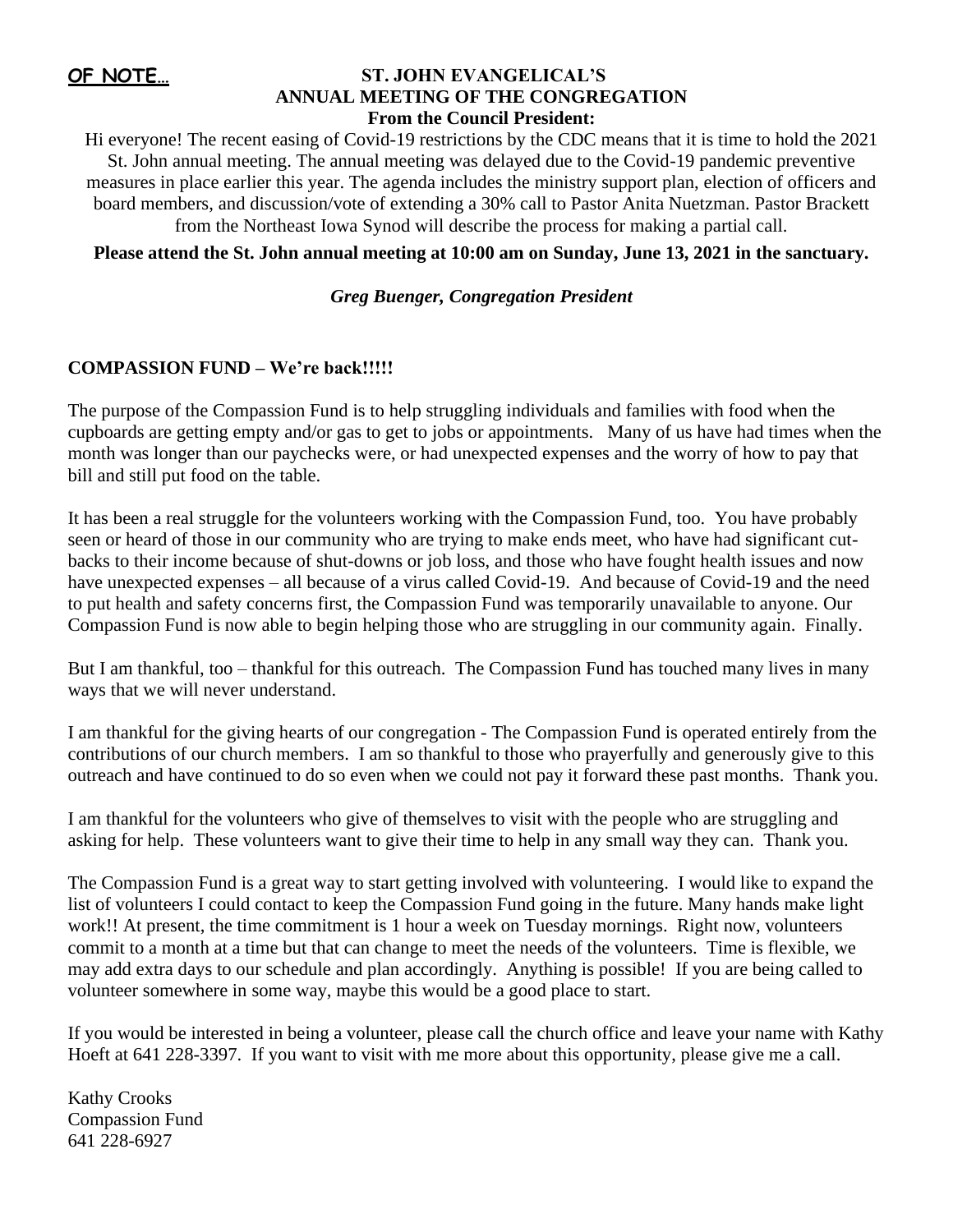#### Following CDC guidance, masks are **NO** longer required for fully vaccinated people in the building.

**However, those who are not fully vaccinated or at high risk from the COVID-19 virus are strongly encouraged to wear a mask.** 

**Our Generosity in April** 

Everyone is welcome!

Your offerings to St. John were shared beyond our walls in April in the following ways: 8% of our regular March offering (\$2161.68) went to support the mission of the larger church. 2% of our total offering goes to support our community needs. In April (\$804.28) was designated for **Drive Through Communion June 6th 10:30 – 11:15 a.m.** the Floyd County Rent Assistance Phistani<sup>1</sup> that is then east and red time hard. Call the office at 641-228-3397 to schedule an appointment time with Pastor Russ or Pastor Anita if you would like to receive car side communion!

**During the pandemic St. John had provided worship by video on our Website & YouTube.**  Attendance at in person worship has been rising and it has been decided that starting in June we will provide videos 2 times per month.

Videos will be provided on June 13, June 27, July 11, July 25, August 1 & August 15.

The **radio broadcast will continue EVERY Sunday at 9:00 a.m.**

#### **Anniversary of Marriage - Recognition & Blessing**

When a couple marries, a wide community of family and friends typically celebrates the relationship. However, the *anniversary* of this special day tends to be marked only by the couple themselves (with the exception of the  $25<sup>th</sup>$  or  $50<sup>th</sup>$ ).

What's more, many wedding *ceremonies* are religiously affiliated, either through location in a church or by the presence of ordained clergy. But fewer and fewer couples are continuing to be part of a faith community *beyond* the wedding day.

This month at St. John, we want to lift up the gift of marriage within the worshiping community, recognizing God's ongoing presence in the years *after* the vows are taken, in the midst of all the ups and downs, offering our love and support as a congregation. That's why we're inviting anyone who is celebrating a wedding anniversary in 2021 that ends in a "0" (10, 20, 30 years and so on) to come to worship on Sunday, June 27 for a special gift and blessing.

Please respond to Pastor Anita by Sunday, June 20 if you're able to take part. [pastoranita@outlook.com](mailto:pastoranita@outlook.com)

*~adapted from Milestones Ministry Manual: For Home and Congregation – Adult Milestones*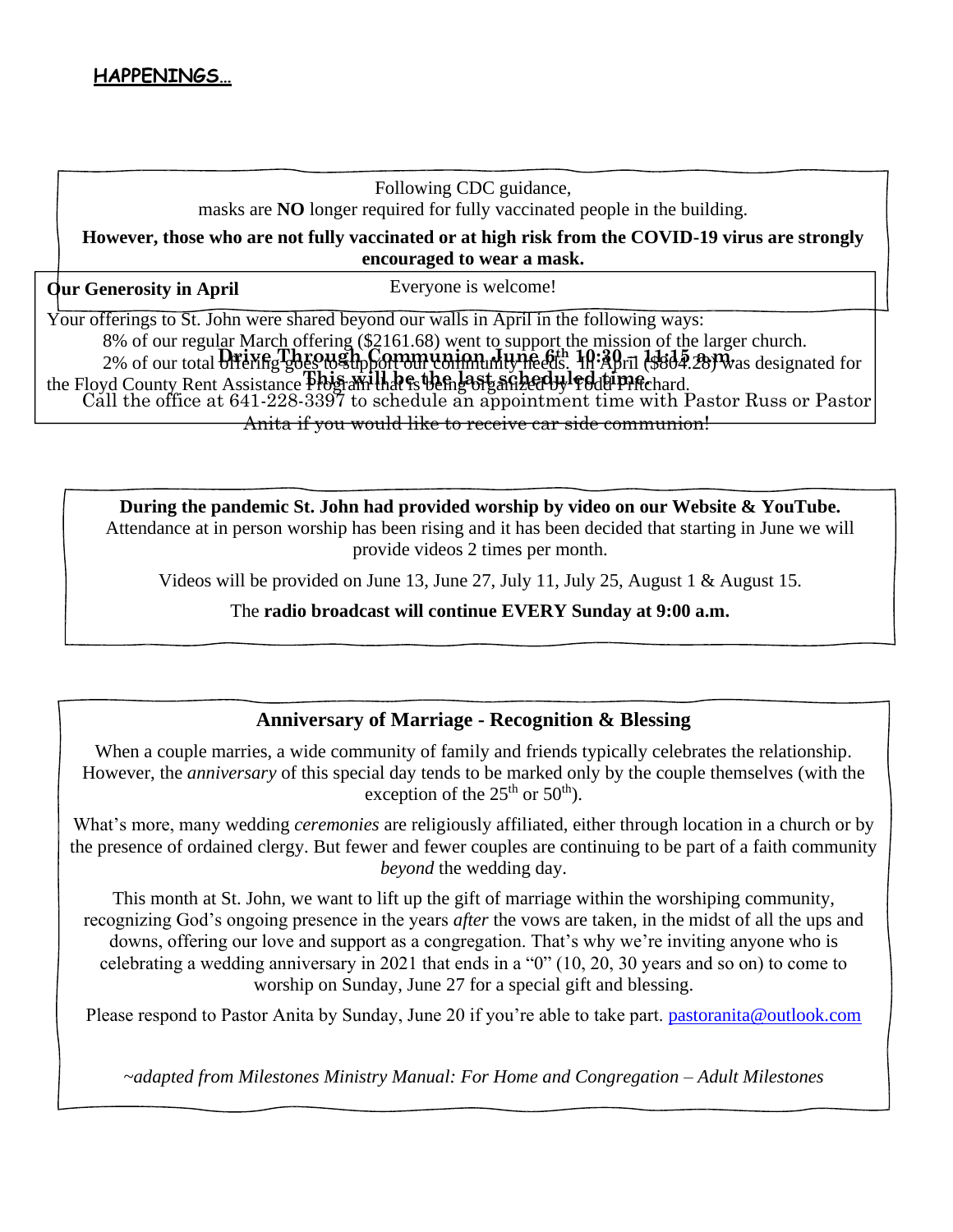### *People's Page…*

*June birthdays of our members who are 80 & older!*

6/1 Jim Gambaiani 6/4 Roger Jacobs 6/6 Bob Dight 6/15 Louis Streich 6/21 Clarice Leraaen 6/23 Lynn Poppen 6/24 Helen Schmidt 6/25 Shirley Hall 6/26 Mary Lindaman





*With Sympathy…*

*The funeral of James "Jim" Lyle Zirbel*

#### *Memorials were given in memory of…*

Sue Baron, Norma Breitbach, Helen Goplerud & Donn Schafer: Wanda Sprout

Arlene Tebben: Edna Stott

#### *June anniversaries of our members who have been married 50 or more years!*

June 26, 1948 Bob & Eunice Tommingo June 30, 1957 Ron & Connie Rasmussen

#### **After Worship Social Time!**

Coffee & a treat will be served outside the Narthex doors each Sunday (weather permitting). Enjoy a moment to reconnect with each other!

**St. John Sesquicentennial 2022**. The church we know today as St. John started forming 150 years ago. If you would like to be on a committee and help plan and organize activities for the St. John sesquicentennial, please contact the church office.

#### **Do Day Quilters**

St. John has a group called *"Do Day Quilters".* They make tied quilts to donate to the local homeless shelters. They will begin meeting on the  $3<sup>rd</sup>$  Wednesday of the month (June 16) from 9:00 a.m.  $-2:30$  p.m. (bring a sack lunch). All are welcome to come! You don't need to be an experienced quilter to help out! If you are interested in joining the quilters, call Kathy in the office at 641-228-3397 for more information!





**Vacation Bible School is coming July 26 – 29th! Time: 5:30 p.m. – 7:30 p.m.**

Who: Preschool age - 5<sup>th</sup> grade Theme: "Rocky Railway – Jesus Loves to Pull Us Through Cost: Free! Thanks to Stewardship Board's Kans for Kids program!

#### **Registration information will be available soon.**

**Altar Flower & Radio Sign-up:** If you would like to sign up to sponsor the Altar flowers &/or the radio broadcast contact Kathy in the office at 641-228-3397! We will continue to have flowers as they are on the online service & the radio broadcast reaches many of our at home congregation!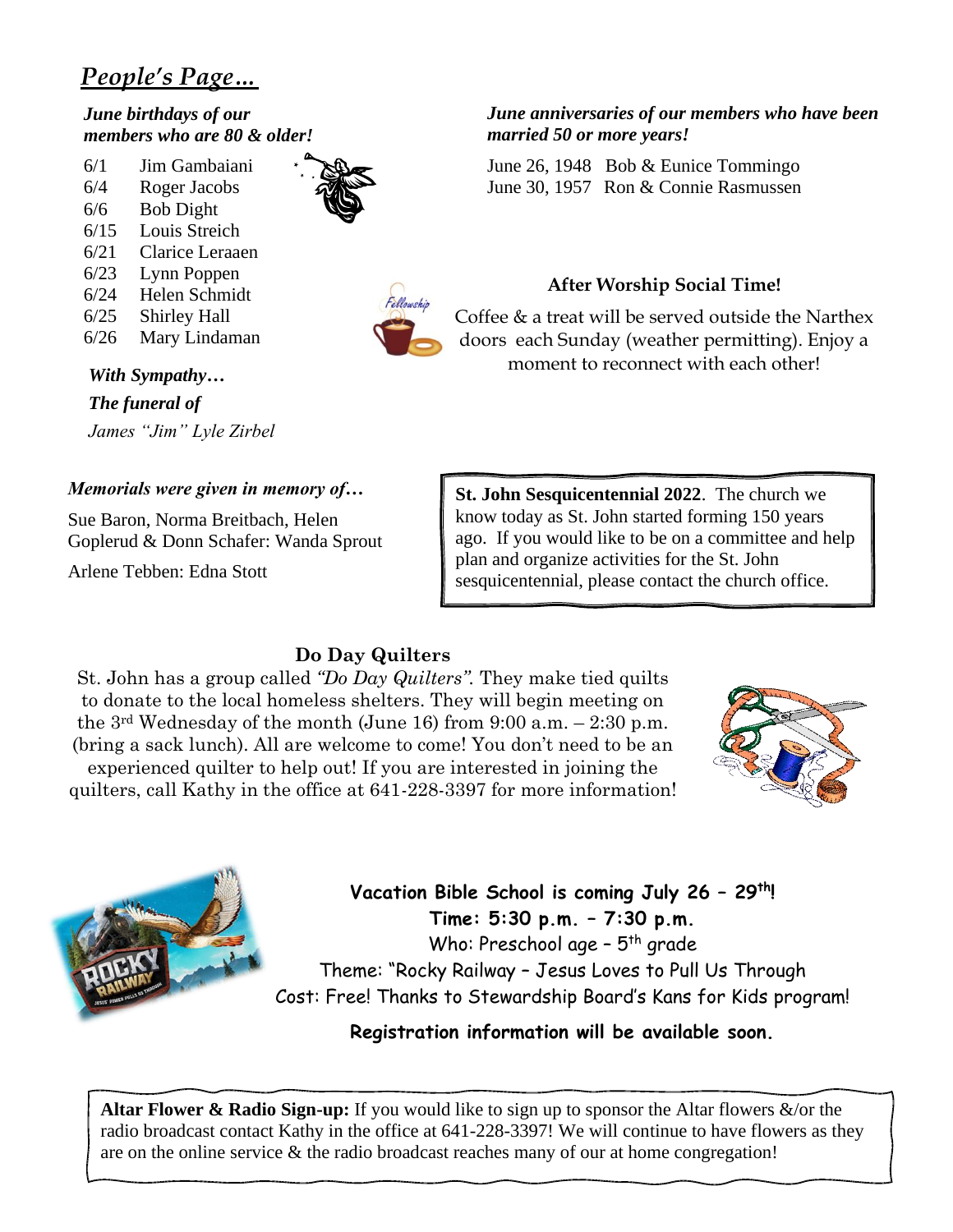## **Youth & Families…**

*"I lift up my eyes to the hills – from where will my help come? My help comes from the Lord, who made heaven and earth." Psalm 121:1-2 Blessings, Laurie Heidebrink*

#### **FAMILY BOARD NEWS**

The Family Board celebrated the women of St. John on May 9<sup>th</sup>. We were happy to hand out approximately 45 seed packets to all these women of God!

"God is in all creatures, even the smallest flowers." – Martin Luther

#### **YOUTH NEWS**

The Youth Board is sponsoring a youth service opportunity on Saturday, June 12, 2021 from 9-11am. We will be helping out at the Bayou Bend Park area. We invite our St. John Middle and High School students and any of their friends to meet at St. John at 8:45am and we will walk to the park area together and do some community service.

#### **PARISH ED NEWS**

SAVE THE DATES: **July 26- 29** will be **Vacation Bible School!**

- Plan on having your kids attend from 5:30pm-7:30pm on Monday-Thursday!
- VBS is open to kids in Preschool-5<sup>th</sup> grades. We will serve a light supper for the kids each evening.
- Our theme this year is **"Rocky Railway – Jesus Love Pulls Us Through"**
- There will be no cost for VBS again this year. Look for registration information in the bulletins coming soon.

Be watching for our VBS donation requests coming this summer. I can't thank this congregation enough for how supportive you are when we ask for supplies! Thank you! Thank you! Thank you!

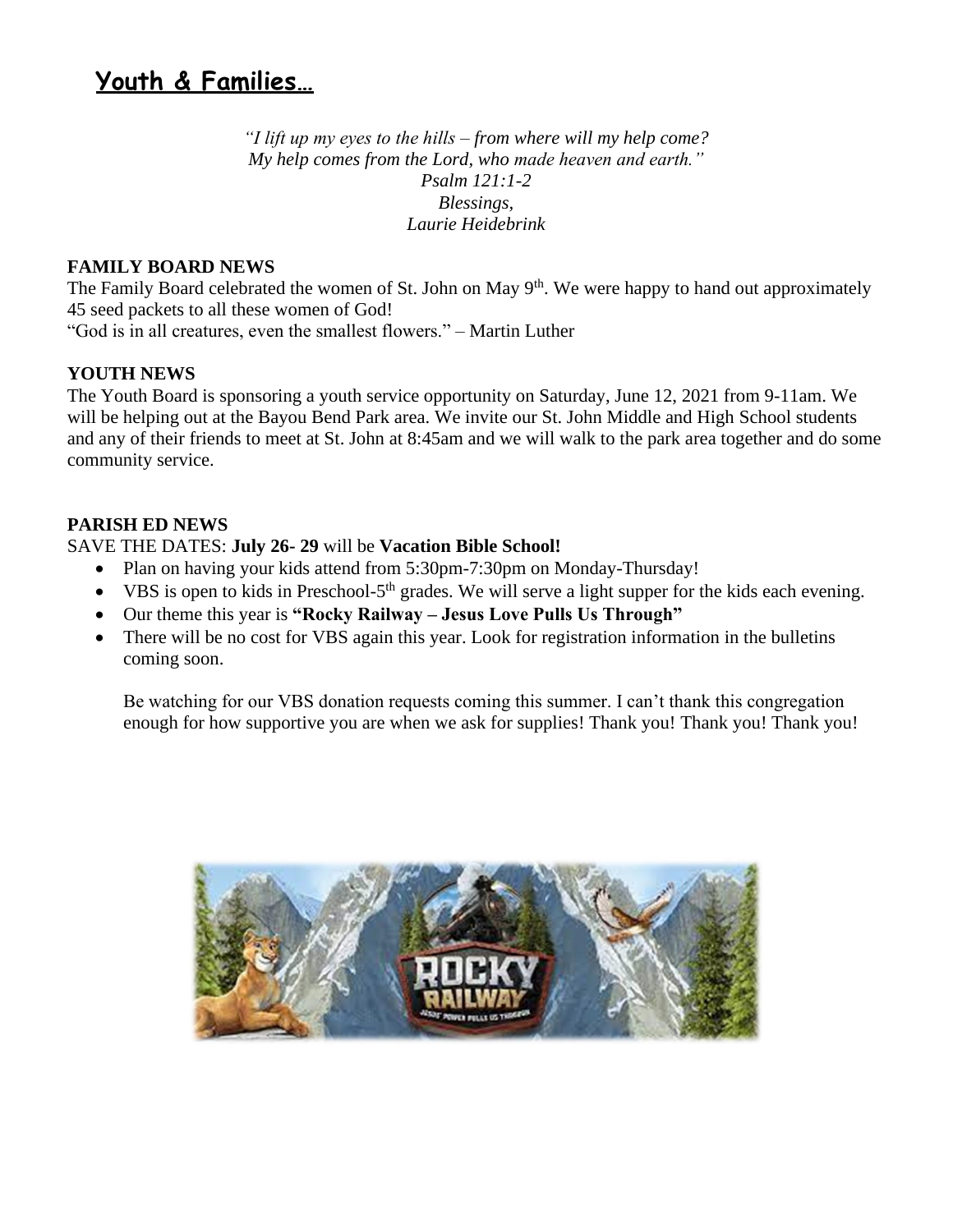### *St. John Christian Preschool…*



It's hard to be unhappy when God blesses us with a beautiful springtime world! While it was sad to say good-bye to our little ones who are moving on to Kindergarten, it is a blessing to be able to continue touching the lives of new friends who will enter our preschool in the fall.

We are excited to welcome many of our preschool friends back for the afternoon MWF classes next year and are also anxious to meet many new friends. We do have openings in our program, but spots are filling up fast! Our **morning** class is open to any child who will be at least 3 on or before September 15, 2021. So please let us know if you or someone you know is looking for a preschool for his/her 3-year-old! Our **afternoon** classes (there is a 3 day and 5-day option) are open to any child who will be at least 4 on or before September 15, 2021. Please call the preschool (641-228-7274) if you would like more information.

We would also like to let everyone know that the preschool will be starting up our Kwik Star gift cards fundraiser at the end of July! We will have amounts from \$5-\$100. The preschool receives 5% of the card's face value. If you'd like to order any gift cards, please contact the preschool by calling the number found above or emailing us at wfranke@stjohncharlescity.com.

Thank you for the many blessings that you bestow upon our preschool program. Without your prayers and support we would not be able to do what we do. We love sharing God's love with our friends and we thank you for helping us share that important message!

In HIS Name,

Whittney Franke



*Rest is not idleness, and to lie sometimes on the grass under trees on a summer's day, listening to the murmur of the water, or watching the clouds float across the sky, is by no means a waste of time. John Lubbock*